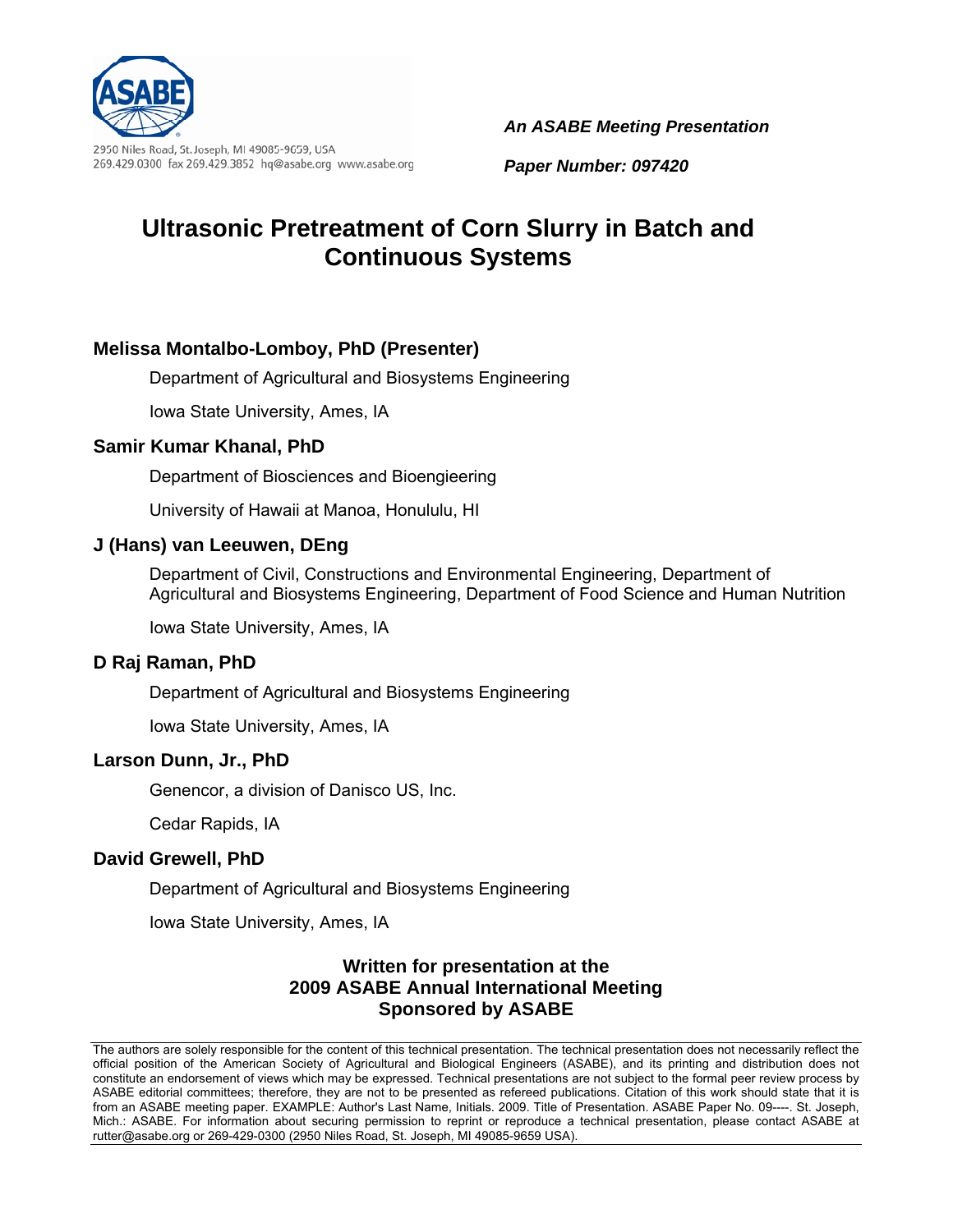### **Grand Sierra Resort and Casino Reno, Nevada June 21 – June 24, 2009**

**Abstract***. The effects of ultrasonication of corn slurry, on particle size distribution and enzymatic hydrolysis was studied for the dry-grind mill ethanol industry. Two independent ultrasonic experiments were conducted at a frequency of 20 kHz; in batch and continuous systems. The ground corn slurry (33% m/v) was pumped at flow rates 10-28 L/min in continuous flow experiments,*  and sonicated at constant amplitude (20µm<sub>peak-to-peak(p-p)</sub>). Ultrasonic batch experiments were *conducted at varying amplitudes of 192-320µmp-p. After ultrasonication, StargenTM001 enzyme was added to the samples and a short 3h hydrolysis followed. The treated samples were found to yield 2- 3 times more reducing sugar compared to the control (untreated) samples. In terms of energy density, the batch ultrasonic system was found to deliver 25-times more energy than the continuous*  flow systems. Although the experiments conducted in continuous system released less reducing *sugar than the batch system, the continuous system was more energy efficient. The particle size of the sonicated corn slurry (both batch and continuous) was reduced relative to the controls (without treatment). The reduction of particle size was directly proportional to the energy input during sonication. The study suggests that both batch and continuous flow ultrasonic systems enhances enzymatic hydrolysis yield, reduces particle size of corn slurry and could be a potential effective pretreatment for corn slurry.* 

**Keywords.** Corn slurry, ultrasonics, enzymatic hydrolysis, particle size, batch and continuous systems

The authors are solely responsible for the content of this technical presentation. The technical presentation does not necessarily reflect the official position of the American Society of Agricultural and Biological Engineers (ASABE), and its printing and distribution does not constitute an endorsement of views which may be expressed. Technical presentations are not subject to the formal peer review process by ASABE editorial committees; therefore, they are not to be presented as refereed publications. Citation of this work should state that it is from an ASABE meeting paper. EXAMPLE: Author's Last Name, Initials. 2009. Title of Presentation. ASABE Paper No. 09----. St. Joseph, Mich.: ASABE. For information about securing permission to reprint or reproduce a technical presentation, please contact ASABE at rutter@asabe.org or 269-429-0300 (2950 Niles Road, St. Joseph, MI 49085-9659 USA).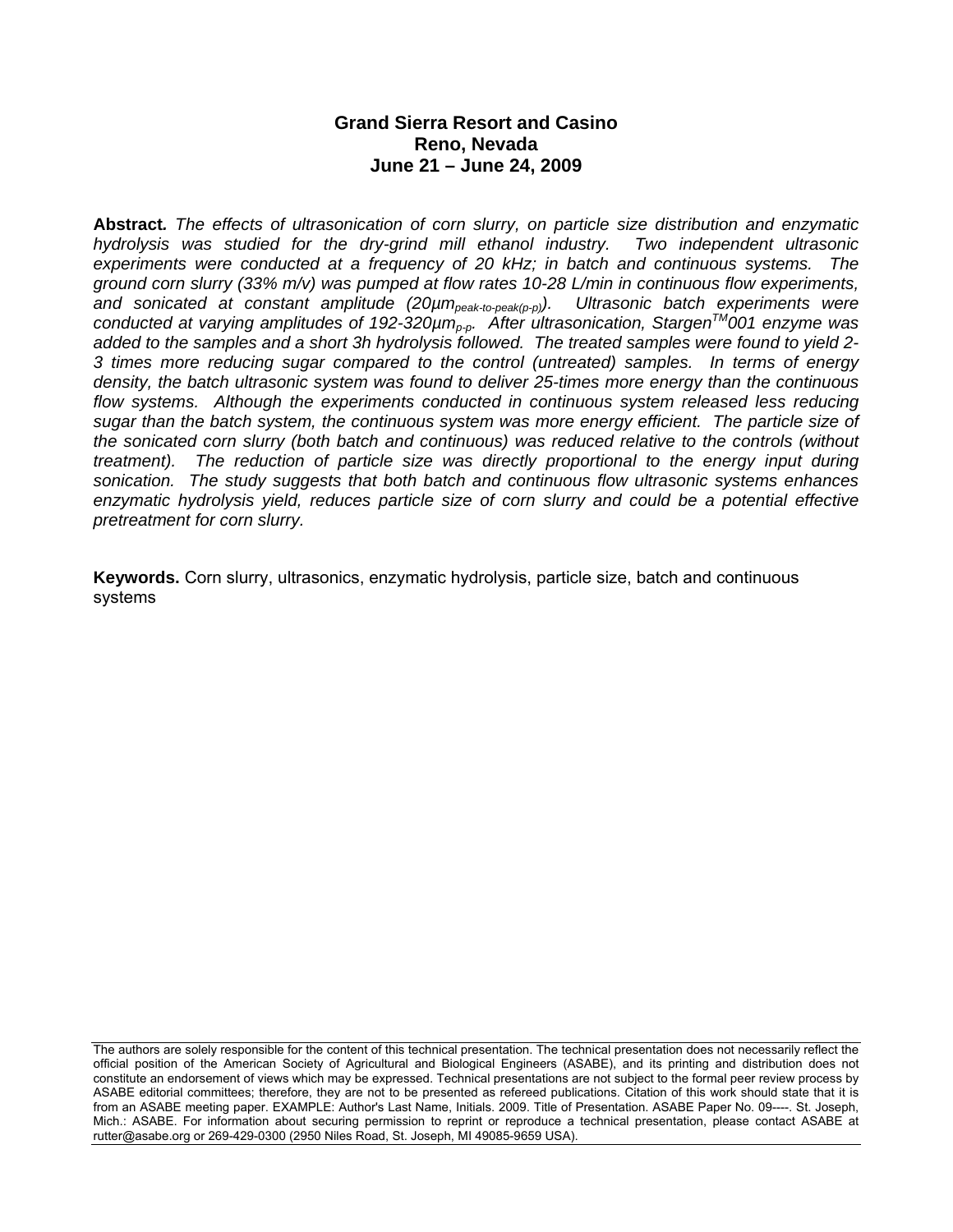## **Introduction**

Currently, the United States is one of the biggest fuel ethanol producers in the world. The industry is rapidly growing; however, the relatively poor overall gains in energy require research to continually improve the technology. One aspect that warrants studies for improvement is the pretreatment process where huge amount of energy is used. Previous studies have shown that using ultrasonics is a potential pretreatment process that could enhance the production of fermentable sugars for fermentation (Khanal, et al. 2007; Montalbo-Lomboy, et al. 2008).

Two consequential effects of ultrasonication of corn slurry, e. g. cavitation and acoustic streaming, are considered as beneficial to the improvement of ethanol production. Ultrasound is defined as sound waves at a frequency above the upper range of the normal human hearing (>15-20 kHz). When ultrasound waves propagate through a liquid medium, these cause oscillations in pressure. The negative component of the ultrasonic pressures produces microbubbles though the phenomenon called cavitation (Suslick, 1988, Mason, 1999, Kardos and Luche, 2001). Because of surface tension, the presence of other bubbles, foreign bodies, and gradients in the pressure waves, each bubble becomes unstable beyond a critical size and eventually collapses violently. As the bubbles collapse, localized temperatures of up to 5000°K are achieved (Flint and Suslick, 1991). Ultrasound waves in liquid media also produce acoustic streaming, which facilitates the uniform distribution of ultrasound energy within the medium, convection of the liquid and dissipation of any heating that occurs (Faraday, 1831).

Ultrasonics has been widely used in various biological and chemical applications. Zhang et al. (2005) reported the use of ultrasonic treatment to enhance protein-starch separation for use in the wet-milling industry. Ultrasonics has also been employed to assist in the extraction of resveratrol from grapes (Cho et al., 2005). Li et al. (2004) utilized ultrasound treatment to enhance oil extraction from soybeans. Wood et al. (1997), studied ultrasonics to enhance ethanol yield from simultaneous saccharification and fermentation of mixed office paper. They achieved a 20% increase in ethanol yield from their sonicated samples.

Khanal et al. (2007) applied ultrasound to break down the particle size of milled commodity corn for subsequent improvement in sugar released in corn dry-milling. The authors reported a 3-fold increase in sugar production rate from the sonicated corn slurry. In this study, the authors will examine the effects of ultrasonic continuous system on the corn slurry in comparison with the ultrasonic batch system. The ultrasonic continuous system was initiated due to its scale-up potential for the ultrasonic technology in the ethanol industry. The ultrasonic continuous system involved the use of a "donut" shaped horn which vibrates in radial manner. These horns have been used widely in large scale operation for pretreating waste activated sludge for enhanced production of methane during anaerobic digestion (Khanal, Grewell, Sung and van Leeuwen, 2007). Additionally, this system is designed for heavy duty work which can withstand long operation hours. Based on these premises, the objective of the study was to compare the two ultrasonics systems (namely batch and continuous) in terms of enzymatic hydrolysis, relative energy gain and particle size reduction.

### **Materials and Methods**

### *Materials*

Dry ground corn was obtained from Lincolnway Energy LLC, Nevada, IA. The enzyme used was STARGEN<sup>™</sup> 001 (456 granular starch hydrolyzing units(GSHU)/g) from Genencor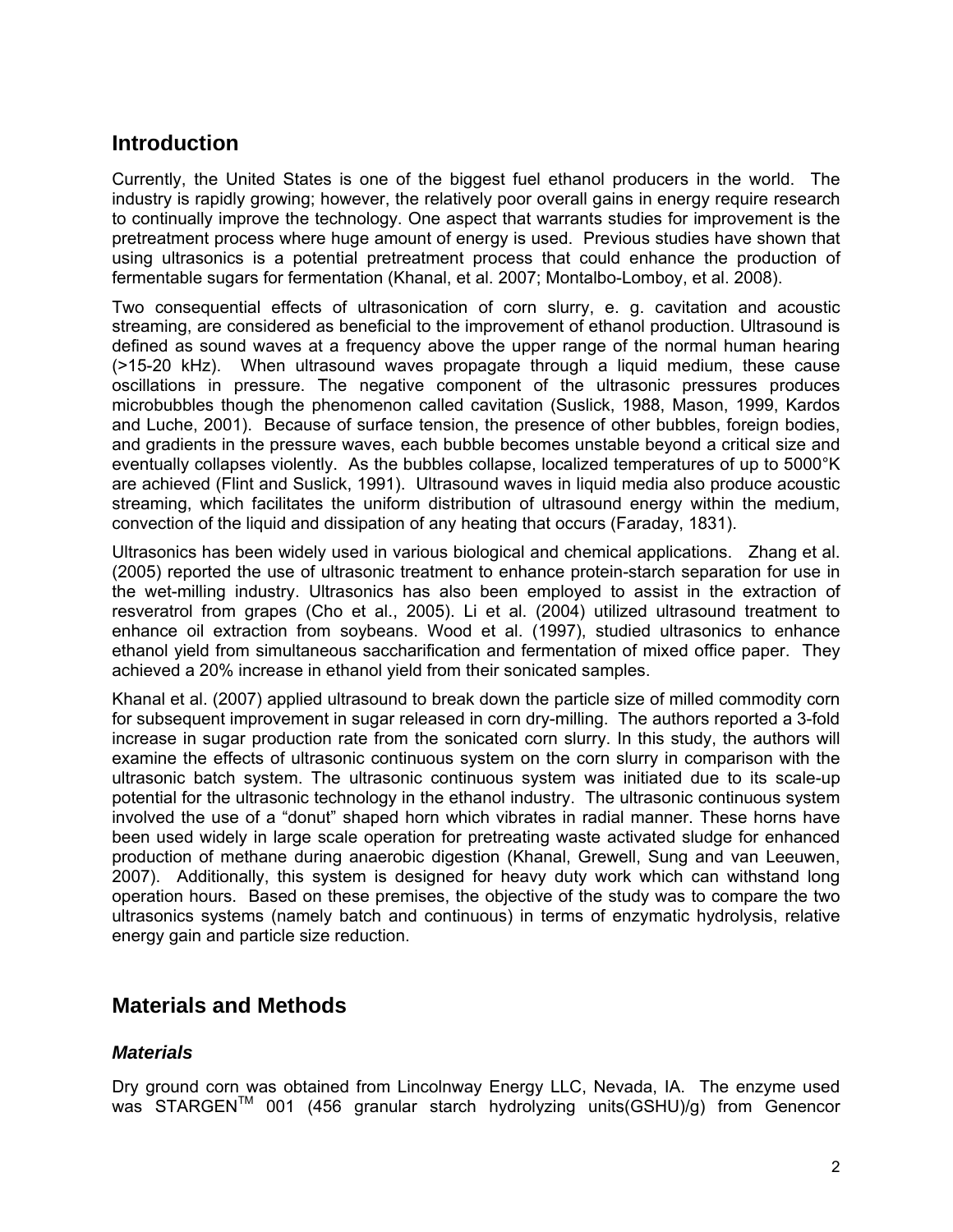International (Rochester, NY, USA), which contained *Aspergillus kawachi* α-amylase expressed in *Trichoderma reesei* and glucoamylase from *Aspergillus niger* that hydrolyzes starch dextrins into glucose.

### *Ultrasonic Continuous Systems*

Corn slurry was prepared using 33% (m/v) dry ground corn in water obtained from Lincolnway Energy LLC, Nevada, IA. The ultrasonic continuous experiments were conducted using Branson 2000 series benchscale ultrasonic unit (Branson Ultrasonics, Danbury, CT) capable of operating at 3.3 kW and 20 kHz as shown in Figure 2. Corn slurry samples was pumped from a continuously stirred feed tank to an ultrasonic reactor where the Branson Ultrasonics 'donut" horn was placed (Figure 1). Volumetric flow rates were varied from 10 to 28 l/min at constant ultrasonic amplitude of  $12\mu m_{\text{op}}$ . After sonication, corn slurry samples (25ml) were collected then 10ml of 0.1M sodium acetate buffer (pH 4.5) and 18µl Stargen001 enzymes were added to it. The samples were then incubated for shorten enzymatic hydrolysis of 3 hours in a rotary shaker at 150 rpm and 32°C.

The authors would like to note that the total solid (TS) content of corn slurry after sonication was found to have reduced from 33% to 28% (m/v). The reduction is due to retention of some corn particles in the reactor, thus water flushing was done after every experimental run.

### *Ultrasonic Batch Systems*

Ten milliliter (10ml) of 0.1M sodium acetate buffer (pH 4.5) was added to a 25ml corn slurry (28% m/v) sample. As it is noted earlier that the total solid content of samples after sonication in continuous systems decreased, thus the corn slurry concentration used for batch experiment was also reduced to maintain similar condition with the continuous system for the enzymatic hydrolysis.

The samples were then sonicated using Branson 2000 Series (Branson Ultrasonics, Danbury, Connecticut, USA) bench-scale ultrasonic unit for 20 and 40 s. The system is capable of operating at a maximum power output of 2.2 kW and a frequency of 20 kHz. The ultrasonic treatments were carried out in 50-ml polypropylene centrifuge tubes using three different amplitudes (power): low, medium and high (Table 1). The horn used was a standard 20-kHz half-wavelength catenoidal titanium with a flat 13-mm diameter face (gain = 1:8). Control indicates that sample was not treated with ultrasonication. STARGEN<sup>TM</sup> 001 enzymes (18 µl) were added to the samples after sonication (including the control samples). The samples were then incubated for shorten enzymatic hydrolysis of 3 hours in a rotary shaker at 150 rpm and 32°C. Previous experiments (Montalbo-Lomboy, et al., 2008) indicated that sonicated samples reached the maximum hydrolysis faster than the control samples, thus a shorten enzymatic hydrolysis was used in this study. The control groups were samples that were not subjected to ultrasonics.

| Table 1. Experimental conditions of ultrasonic batch systems |                     |               |             |  |
|--------------------------------------------------------------|---------------------|---------------|-------------|--|
| <b>Parameters</b>                                            | <b>Power levels</b> |               |             |  |
|                                                              | Low                 | <b>Medium</b> | <b>High</b> |  |
| Average power dissipated (J/s)                               | 140-154             | 214-228       | 199-298     |  |
| Amplitude $(\mu m_{pp})$                                     | 192                 | 256           | 320         |  |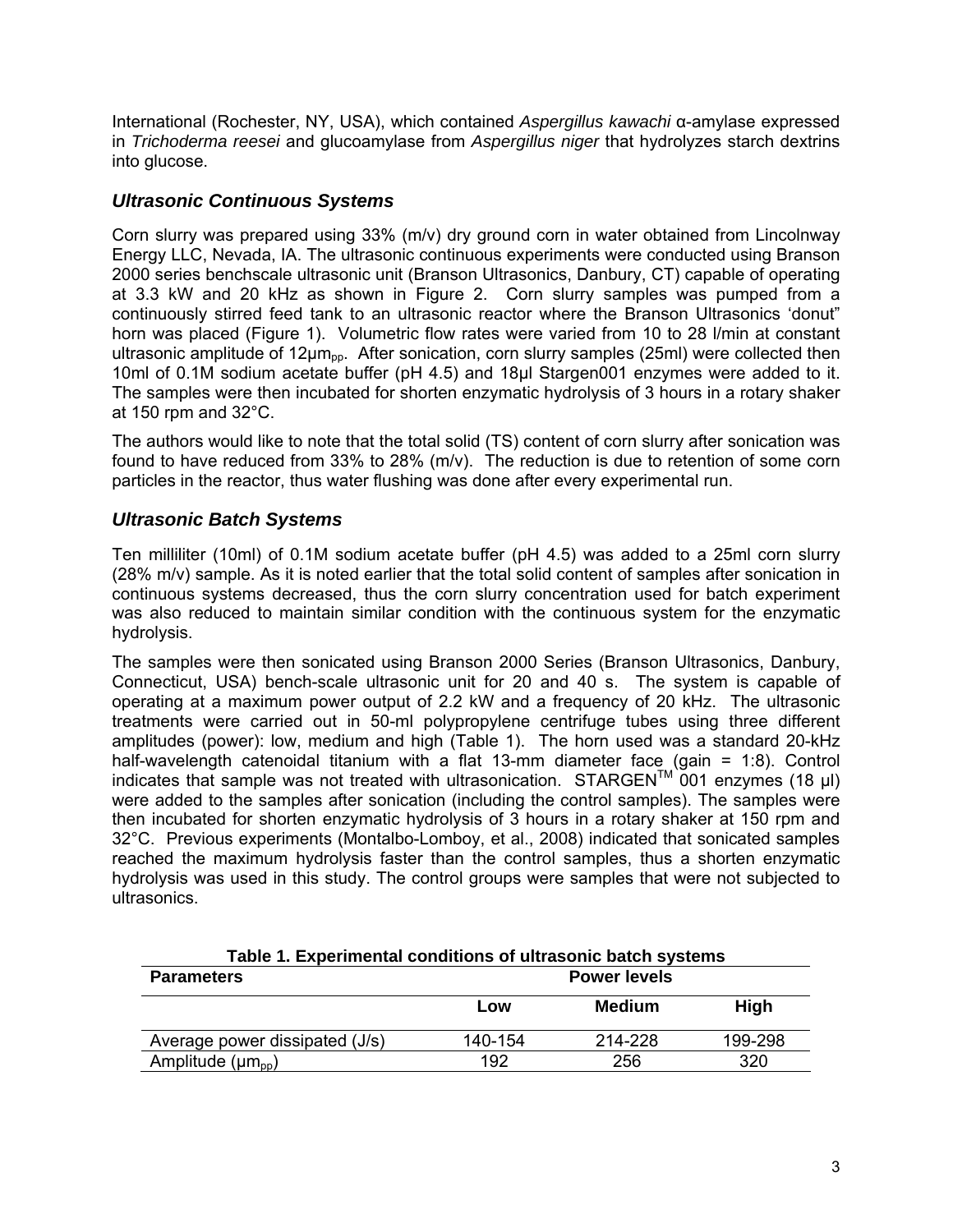

**Figure 1. Ultrasonic continuous system experimental set-up** 



**Figure 2. Branson ultrasonics "donut" shaped horn**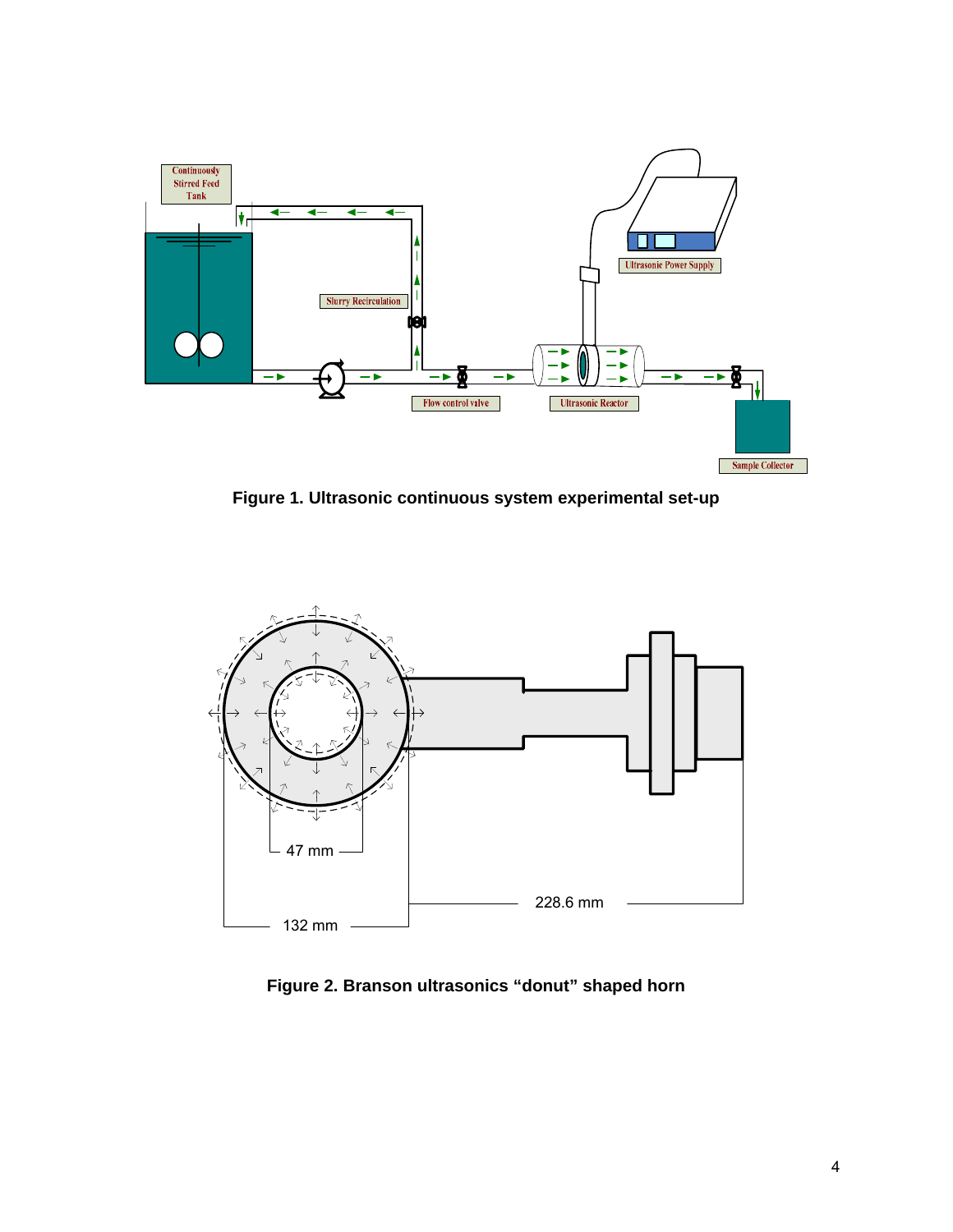#### *Analytical Methods*

After 3 h of enzymatic hydrolysis, 2 ml of 4M HCl-Tris buffer (pH 7) were added to the samples to stop the enzymatic reaction. The slurry was then centrifuged at 2,500 rpm for 15 minutes. Supernatant was then analyzed for reducing sugar concentration (glucose as standard) using a modified dinitrosalicylic acid (DNS) method as described in Khanal, et al. (2007). The particle size distribution of the corn slurry sonicated in batch and continuous systems were determined using Malvern particle size analyzer (Mastersizer 2000, Malvern Inc., Worcestershire, UK). Because 1200µm was the maximum particle size measured by the Malvern Mastersizer, the samples were screened through 1000µm screen prior to analysis. All experiments and analysis were conducted in duplicate and triplicate, respectively.

#### *Ultrasonic Relative Energy Gain Calculation*

The energy gain was established by comparing the total energy dissipated during sonication: Energy in  $(E_{in})$  to the chemical energy of the additional sugar produced relative to the control group (Energy out,  $E_{\text{out}}$ ). Assuming D-glucose as the standard monosaccharide used for reducing sugar analysis, and by further using the energy density of glucose (15,992 kJ/kg), the  $E_{\text{out}}$  is calculated according to Eq. 1. The total energy dissipated into the sample ( $E_{\text{in}}$ ) in batchand continuous-flow ultrasonic systems can be described by Eqs.2 and 3, respectively. The overall ultrasonic relative net energy gain can be calculated using Eq 4.

$$
E_{out} = (RS_{sonicated} - RS_{control}) \times 15,740
$$
 [Eq. 1]

$$
E_{in} = \frac{P_{avg} t}{V}
$$
 [Eq. 2]

$$
E_{in} = \frac{P_{avg}}{Vfr}
$$
 [Eq. 3]

$$
Gain = \frac{E_{out} - E_{in}}{E_{in}}
$$
 [Eq. 4]

Where: *t* is sonication time (s)

*V* is volume (L)

*Vfr* is volumetric flow rate (L/s)

*Pavg* is average power (W)

*RS* is reducing sugar (g/L)

 $E_{in}$  and  $E_{out}$  is energy in and out (J/L)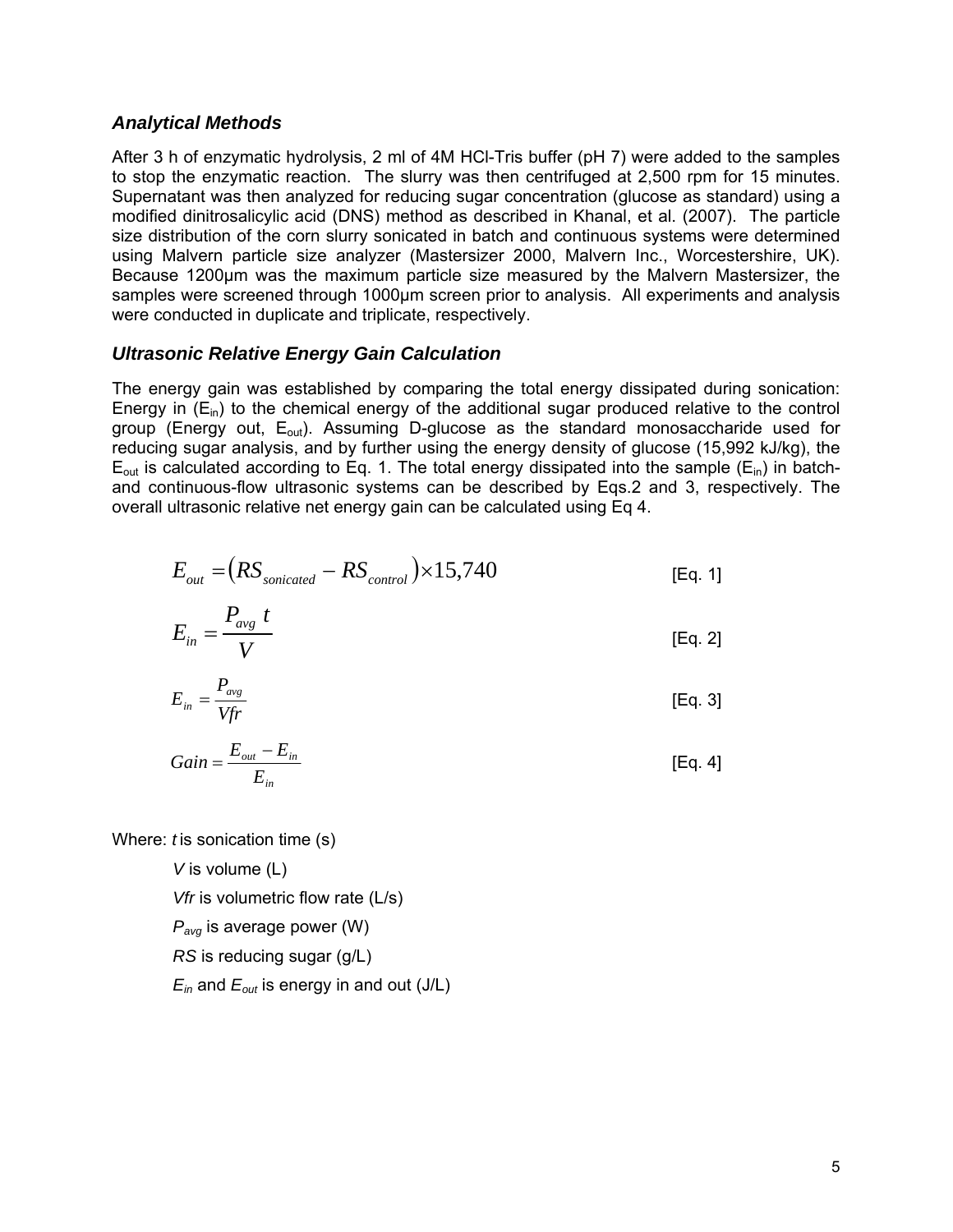# **Results and Discussion**

### *Enzymatic Hydrolysis Yield*



**Figure 3. Reducing sugar yield of ultrasonic batch system** 

The reducing sugar yield of treated and untreated corn slurry sonicated in batch at various treatment conditions is shown in Figure 3. The sonication time at zero (0) corresponds to the control group where ultrasonication was not conducted. All the sonicated samples yielded higher reducing sugar than the control. It was seen that the sonicated samples have 0.4-3.3 times more sugar compared to the control. It was also seen that the additional sugar release was proportional to the ultrasonic power level (amplitude) and sonication time. Based on these observations, it was deduced that medium power setting at 40s treatment time gave the highest sugar yield over the conditions studied.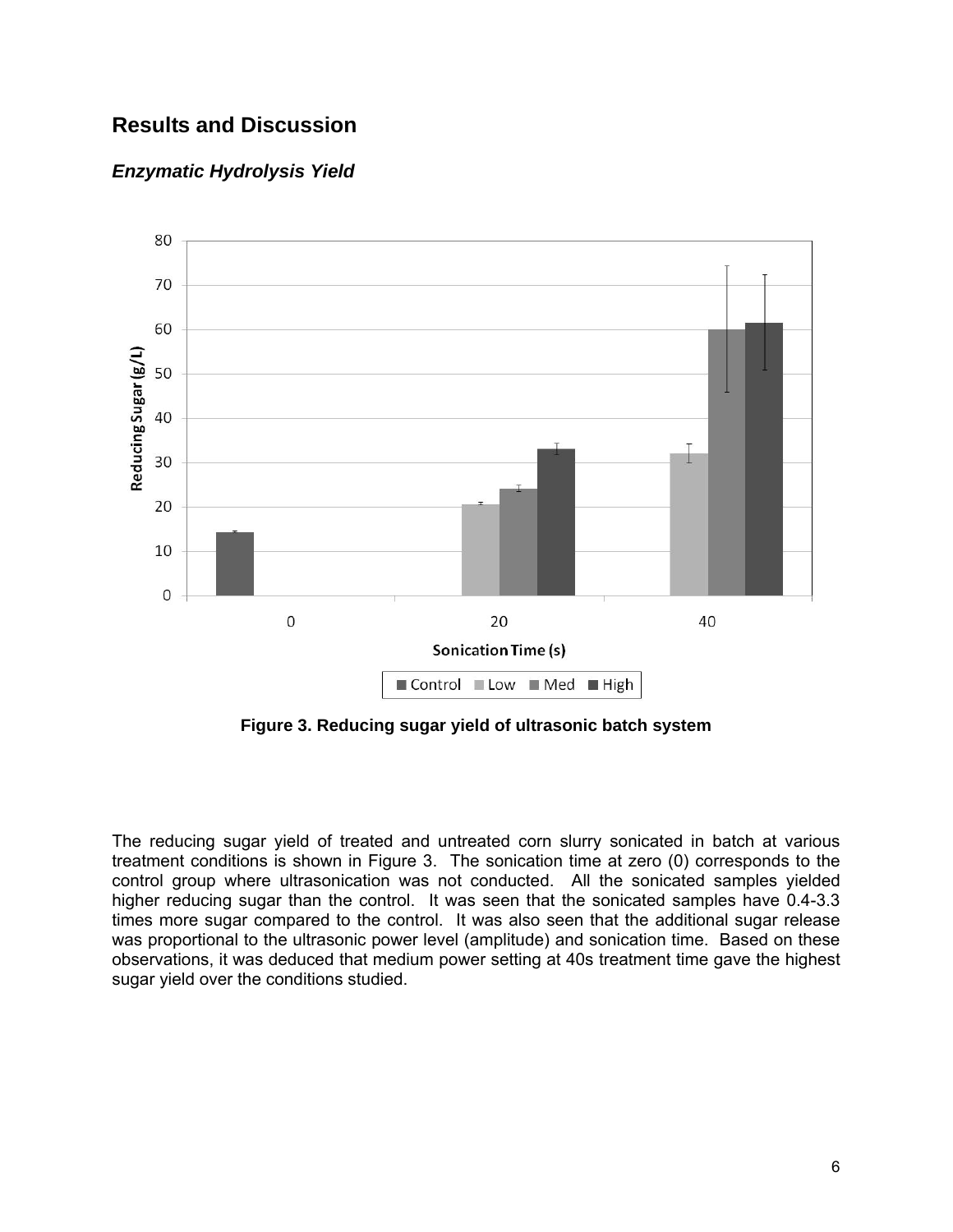

**Figure 4. Reducing sugar yield of ultrasonic continuous system** 

**Error! Reference source not found.** shows the reducing sugar yield of treated corn slurry in a continuous flow ultrasonic system with a 3-h hydrolysis period. The volumetric flow rate was varied from 10 to 28 l/min. In this figure, a flow rate at 0 l/min corresponds to the control sample (untreated). The reducing sugar yield of the enzymatic hydrolysis ranged from 14-30 g/L. It is seen that the treated samples yielded about 24-100% more sugar compared to the untreated samples. Considering only the data presented, it could be assumed that as the flowrate increases, the reducing sugar yield decreases. However, it is observed that the difference in sugar yield between the sonicated and control in the continuous flow system is lower compared to the batch system. Further comparison between the two ultrasonic systems will be discussed in the later section.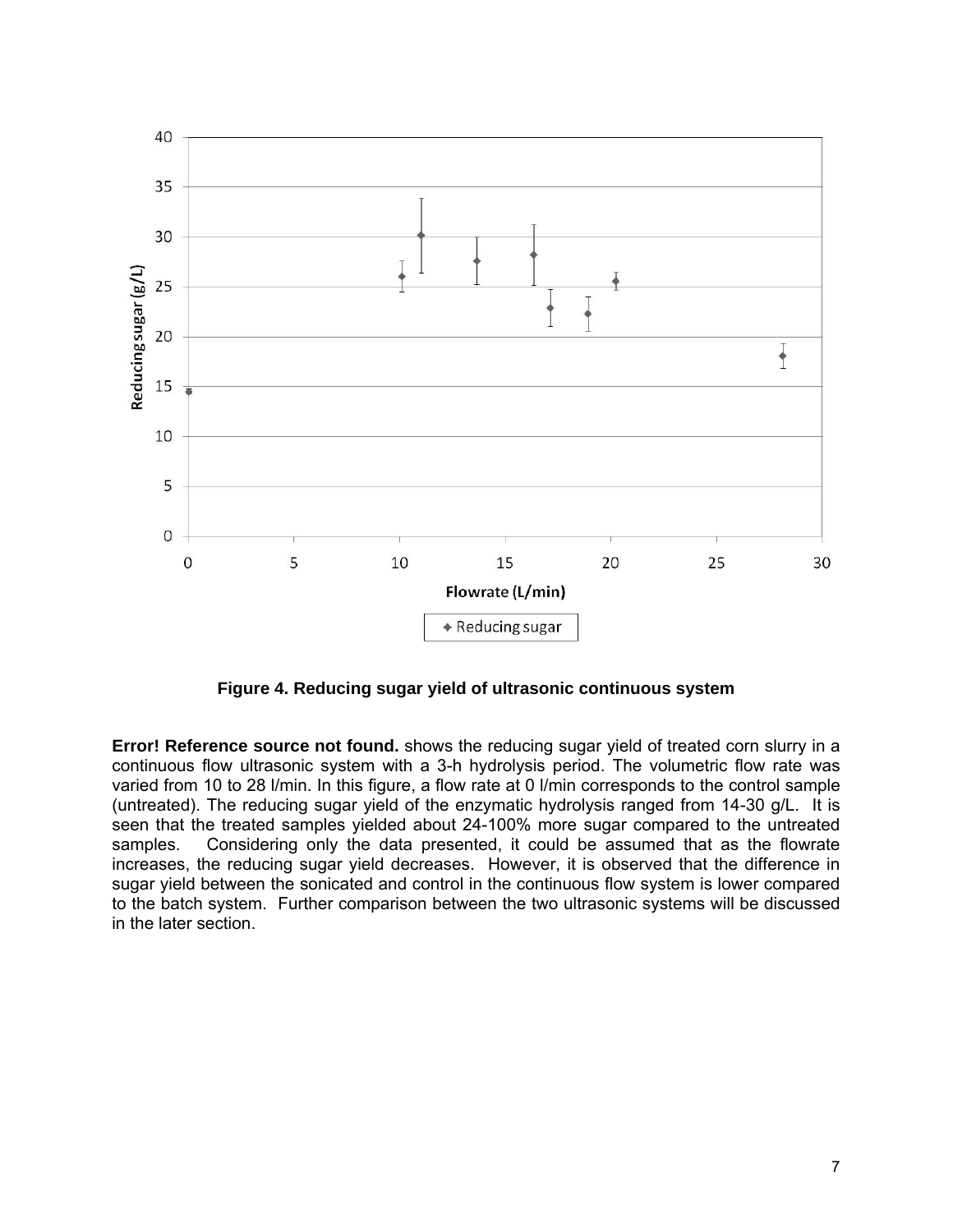### *Particle Size Analysis*



**Figure 5. Particle size analysis of ultrasonic batch system at varying power input for 40s sonication time** 

**In the past, a similar study was conducted on particle size analyses but was only limited to batch ultrasonic system and sonication experiments on lower total solid content (Khanal, et al., 2007). In this study, the particle size of the sonicated corn slurry in batch and continuous flow was**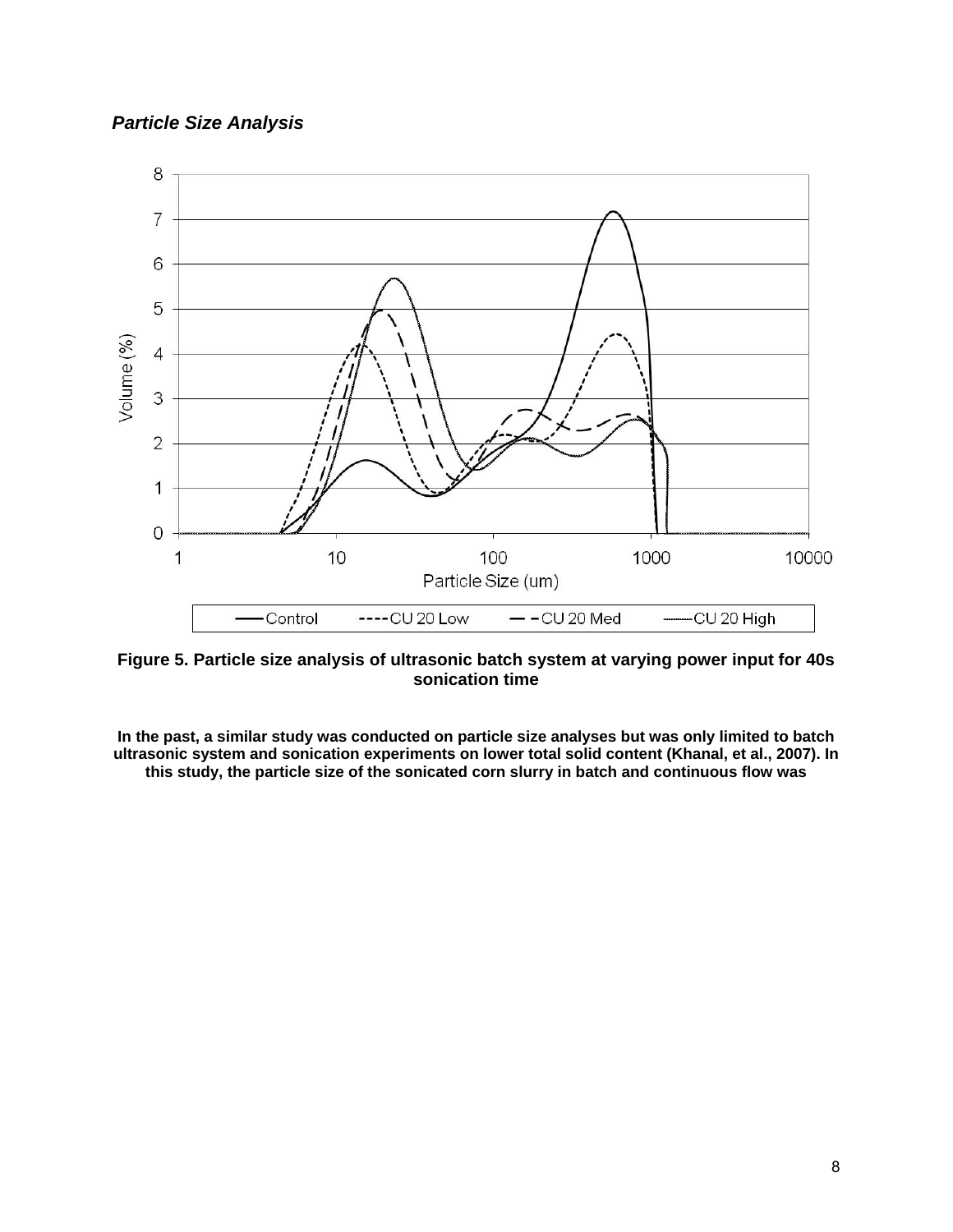



Figure 6, and Figure 7 shows the particle size analysis of corn slurry sonicated on batch at 20s, batch at 40s and continuous systems, respectively.

As seen, the particle size distribution has 2 inflection points in the control while in contrast there are 3 inflection points in the sample sonicated for 20 s. Interestingly, it is seen that with the 40 s treatment there is a single modal distribution. Additionally, the inflection point of the particle size distribution curve is shifted from 500 µm to approximately 20 µm following sonication. It was also seen that the relative volume within the inflection point increased as the ultrasonic power level increased, for both 20 s and 40 s of sonication. This data is in good agreement with Khanal et al., (2007), where particle size was found to be generally inversely proportional to ultrasonic treatment energy.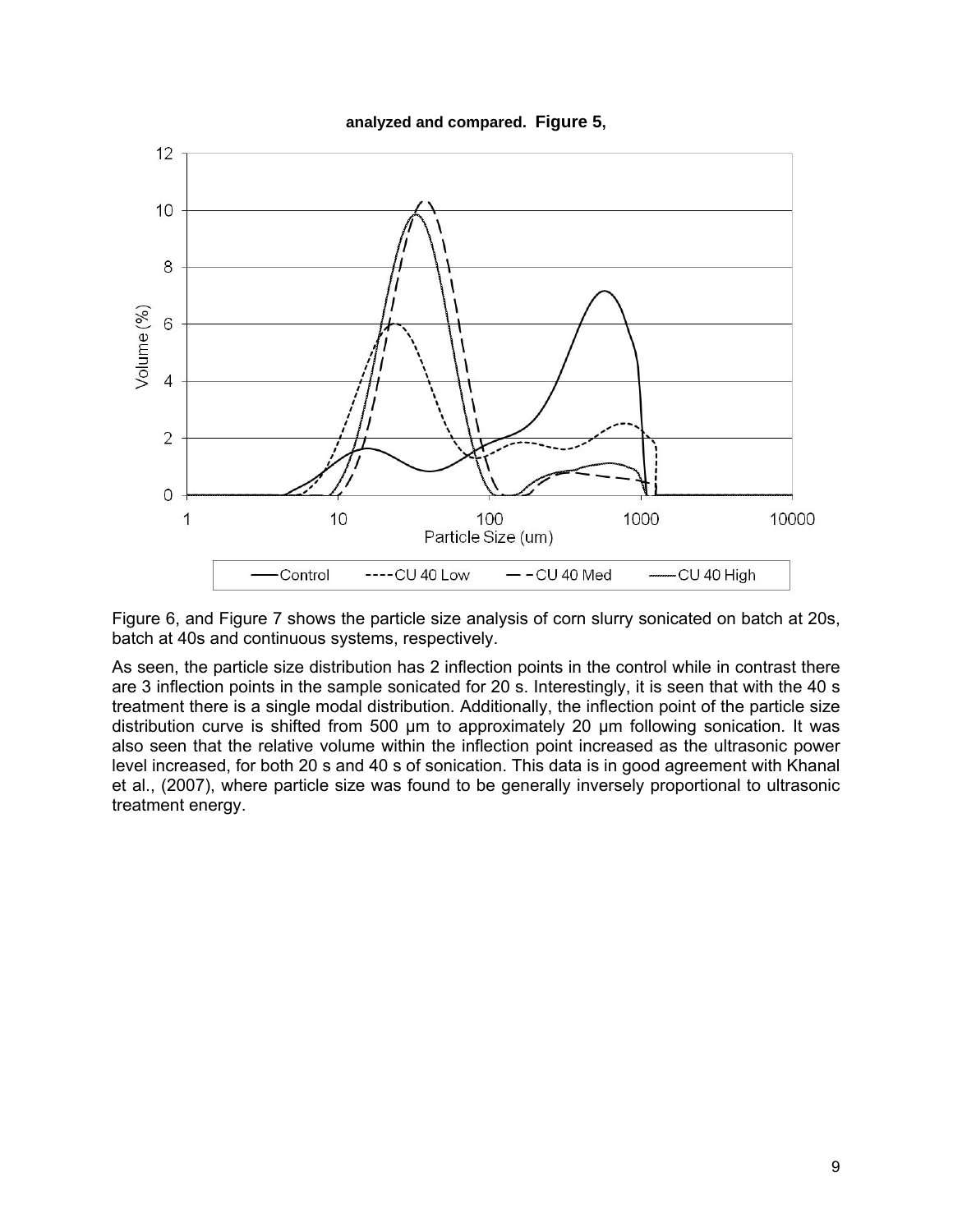

**Figure 6. Particle size analysis of ultrasonic batch systems at varying power input for 20s sonication time** 



**Figure 7. Particle size analysis of ultrasonic continuous systems at varying flowrate**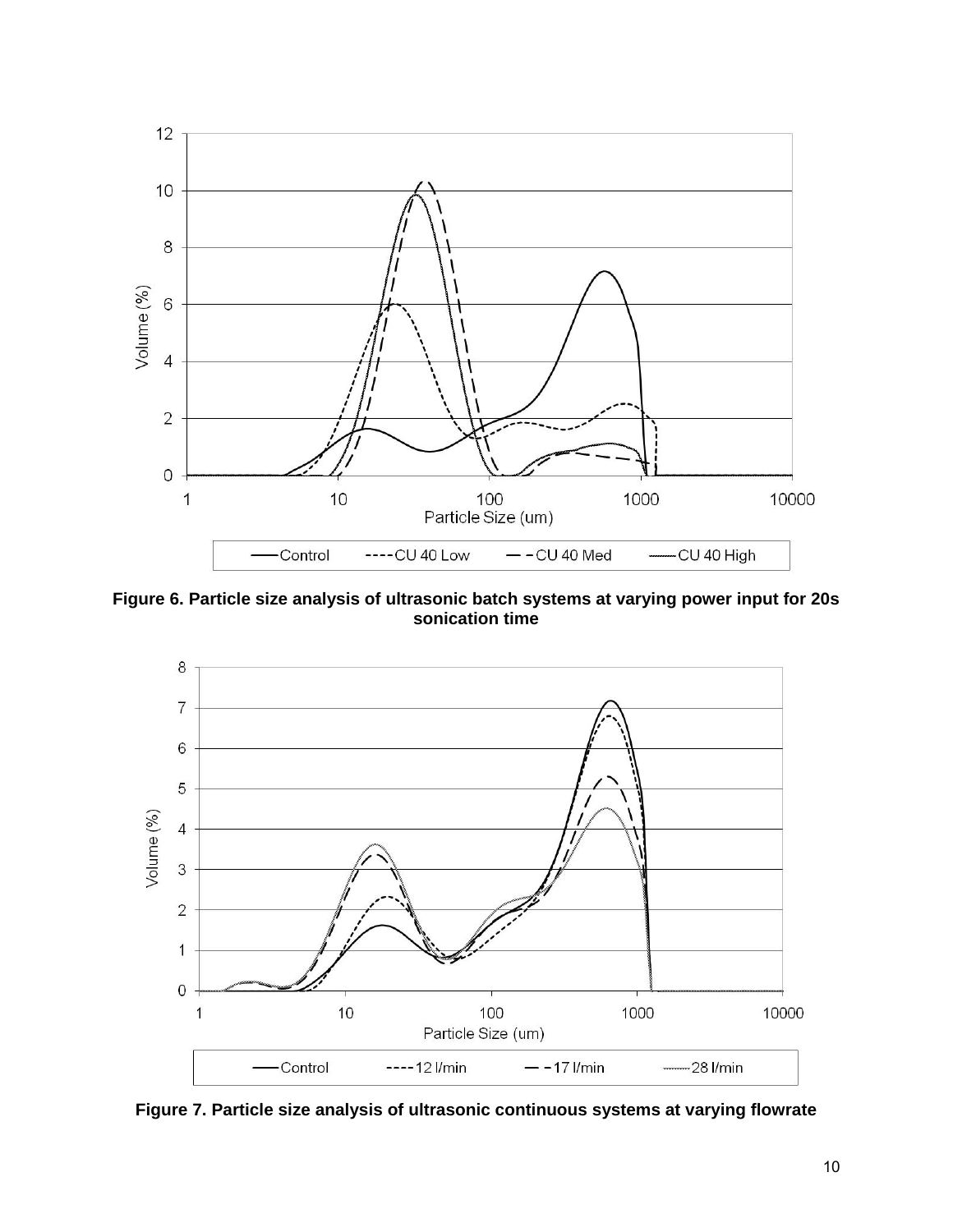Figure 7 shows the particle size distribution of the continuous flow experiment at various flow rates. Three flow rates were considered and compared with the control (unsonicated). It was observed that particle size reduction is proportional to the increasing flow rate of the continuous flow experiment. This trend could be due to the higher impact of corn particles on the donut horn at higher flow rates. However, at this point, it is still not clear why the lower flow rate condition, which gave lower particle size reduction, obtained a higher reducing sugar yield when it is expected to have longer ultrasound exposure. Further tests will be conducted in the future.

In Figure 8, the particle size distribution in the batch system is compared with particle size distribution for the continuous flow system. The highest particle size reduction was found at a flow rate of 28 L/min (**Error! Reference source not found.**), thus it was used in this plot for comparison. As expected, the ultrasonic batch system obtained higher particle size reduction than the ultrasonic continuous system. This is also observed in Figure 9.



**Figure 8. A comparison of the particle size analysis of ultrasonic batch and continuous systems**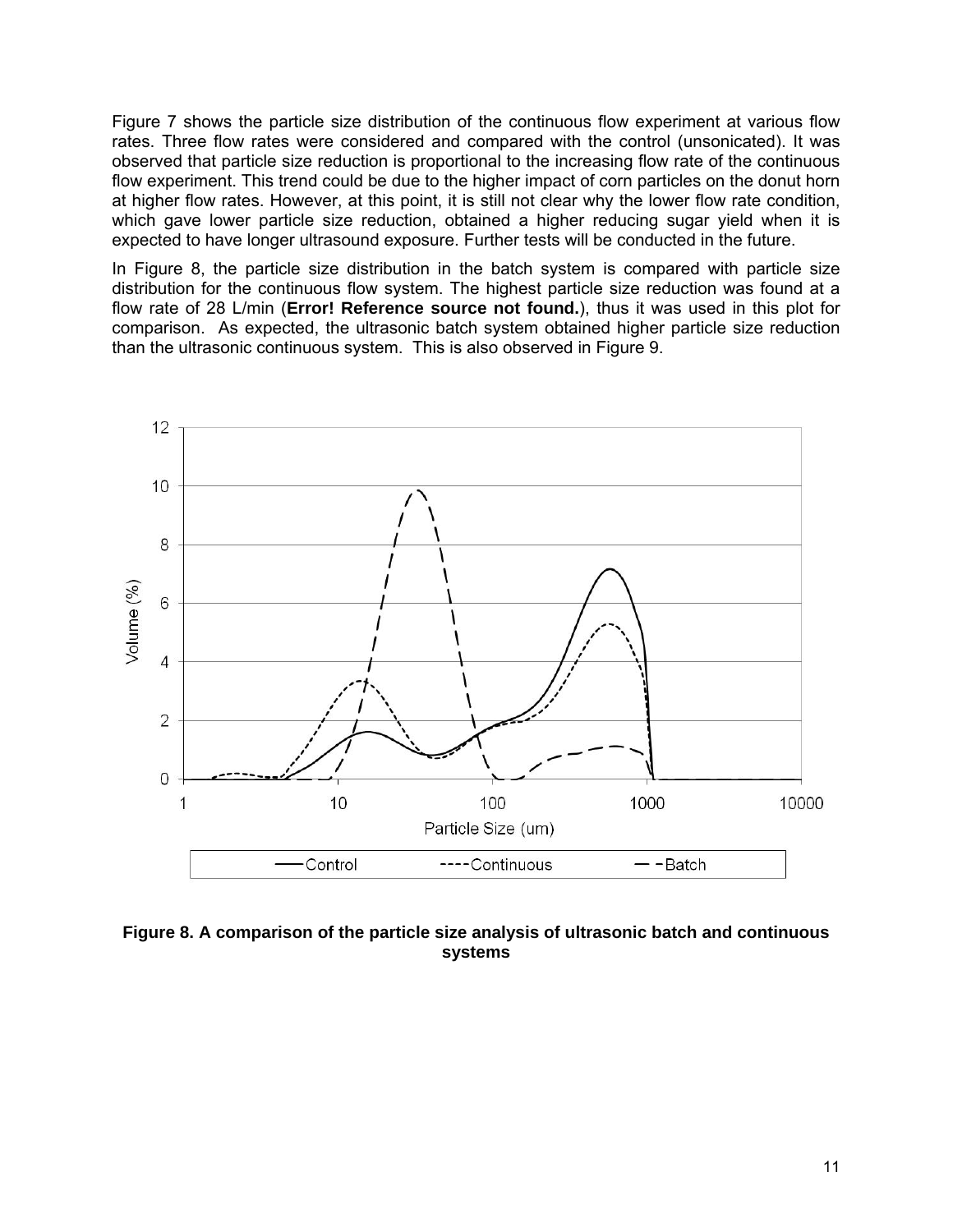

**Figure 9. Effect of ultrasonic energy density on the particle weighted volume mean** 

Figure 9 shows the mean particle weighted volume mean (WVM) of corn slurry as a function of ultrasonic energy density. The ultrasonic energy density at 0 kJ/L indicates the untreated control sample. The division line in the figure separates the batch from the continuous ultrasonic system. The higher energy input in batch systems, resulted in more particle size reduction compared to the lower energy input required in continuous flow systems. It is seen that majority of WVM result is inversely proportional to the dissipated energy. This indicates that the correlation of particle size disintegration to the ultrasonic energy introduced will obtain similar trend whether it is a batch or continuous type of ultrasonic system.

To compare the two types of ultrasonic system studied; reducing sugar yield after enzymatic hydrolysis was illustrated as a function of ultrasonic energy density input, as shown in Figure 10. As seen in the figure, the continuous system's energy densities span a smaller range of 5-14 kJ/L while the batch system ranged from 87-224 kJ/L. As expected, the reducing sugar was proportional to the rise in ultrasonic energy density introduced in each corresponding system. It is seen that even though the batch system introduced more energy than the continuous system; there are some conditions where the reducing sugar obtained in batch is comparable to the continuous systems. This indicates that the increase in reducing sugar yield in the continuous system could also be due to other factors, e.g., pressure and flowrates; and does not only depend upon the ultrasonic energy input.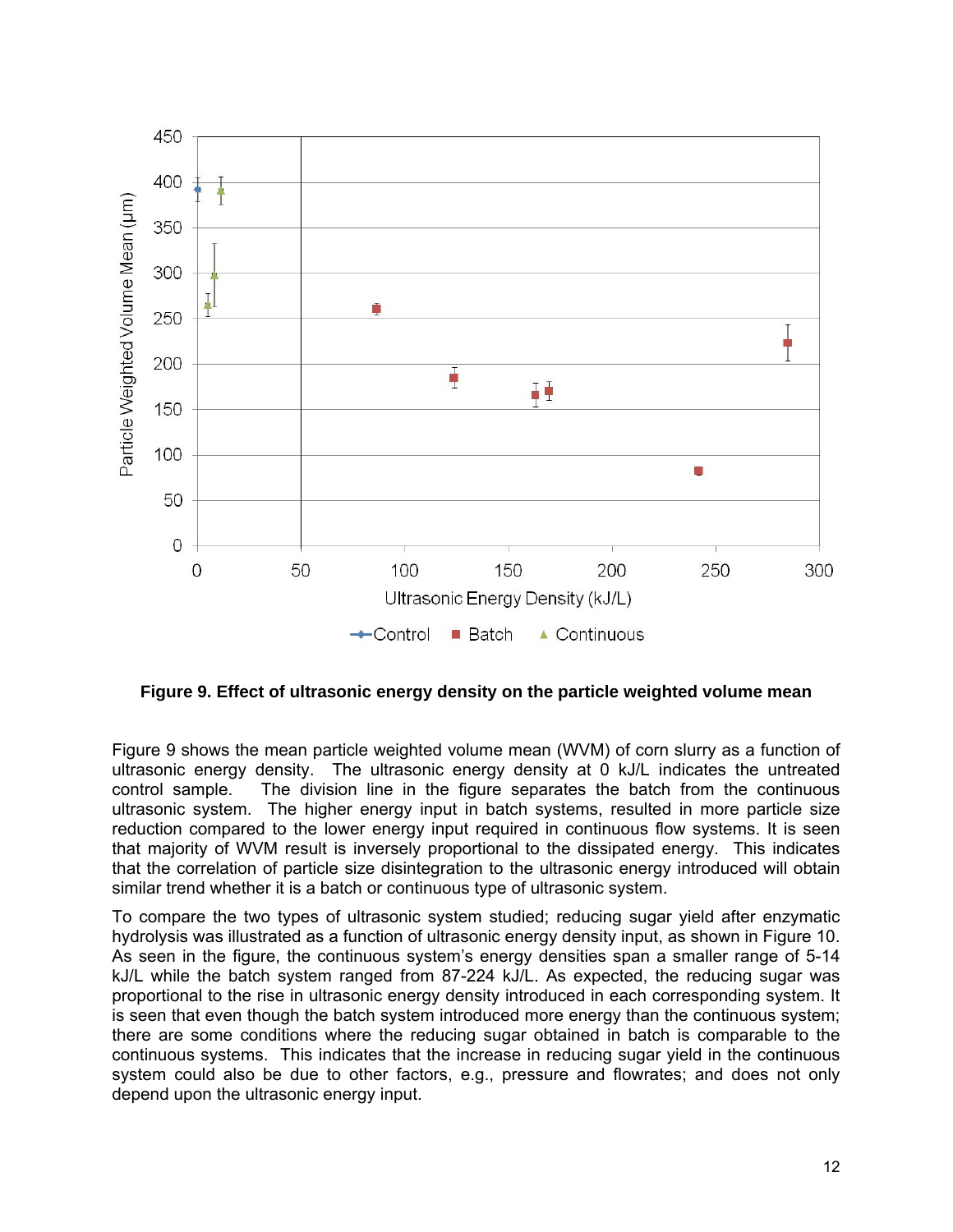In Table 2, the ultrasonic relative energy gain for both batch and continuous system at varying condition were listed. All the treatment variations show a positive relative energy gain, indicating both systems to be energy efficient. It could be seen that if 1 Joule of ultrasonic energy is dissipated, the continuous systems released approximately 24 Joule – equivalent sugar released relative to the control, while the batch system released 2 Joule. Thus, it is evident that the continuous systems are more energy efficient than the batch system.



**Figure 10. Reducing sugar yield of corn slurry as a function of ultrasonic energy density input**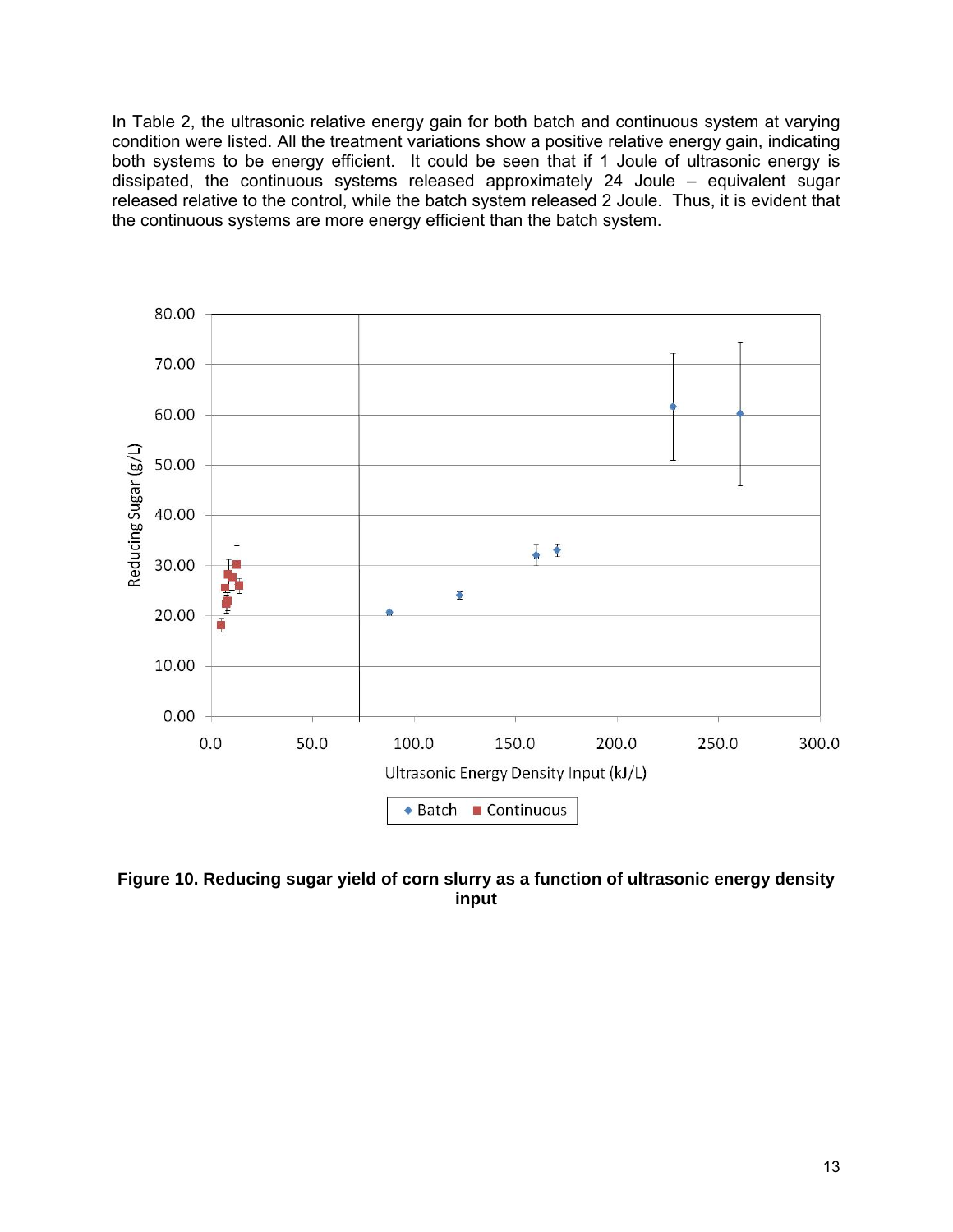### *Ultrasonic Relative Energy Gain*

| <b>Batch</b>                    |                                             | <b>Continuous</b> |                                             |  |
|---------------------------------|---------------------------------------------|-------------------|---------------------------------------------|--|
| <b>Ultrasonic</b><br>conditions | <b>Relative Energy</b><br>Gain (kJ/L: kJ/L) | Flowrate (L/min)  | <b>Relative Energy</b><br>Gain (kJ/L: kJ/L) |  |
| $CU$ 20s $-$ Low                | 0.14                                        | 28.13             | 10.68                                       |  |
| $CU$ 40s $-Low$                 | 0.76                                        | 20.23             | 24.86                                       |  |
| CU 20s - Med                    | 0.26                                        | 18.91             | 16.06                                       |  |
| $CU$ 40s $-$ Med                | 1.8                                         | 17.13             | 15.6                                        |  |
| $CU$ 20s – High                 | 0.74                                        | 16.33             | 24.88                                       |  |
| CU 40s - High                   | 2.31                                        | 13.65             | 19.66                                       |  |
|                                 |                                             | 11.00             | 18.92                                       |  |
|                                 |                                             | 10.10             | 12.47                                       |  |

#### **Table 2. Ultrasonic relative energy gains of batch and continuous systems at varying conditions.**

# **Conclusion**

This study investigates the effects of ultrasonics on enzymatic hydrolysis of corn slurry in batch and continuous systems. The study established that higher reducing sugar yield is obtained in batch systems than in continuous systems. However, based on the ultrasonic energy density introduced and the ultrasonic relative energy gain, the continuous system is more efficient than the batch system. Both ultrasonic systems resulted in reduction in particle size of corn slurry. It was also found that the particle size reduction was proportional to the ultrasonic energy density input. This study concludes that batch ultrasonic treatment can be very effective in small-scale experiments. However, for large scale set-up, continuous system is recommended.

### *Acknowledgements*

The authors would like to thank Grow Iowa Values Fund for funding this project. Special thanks are expressed to Branson Ultrasonics (Danbury, CT), Genencor, a division of Danisco US, Inc. (Rochester, NY) and Lincolnway Energy (Nevada, IA) for providing the ultrasonics equipment, the enzymes, and the corn samples, respectively. Also, the authors are grateful to Dr. Lawrence Johnson and Dr. Stephanie Jung for the use of their laboratory equipment and the Iowa State University's Center for Crop Utilization Research (CCUR).